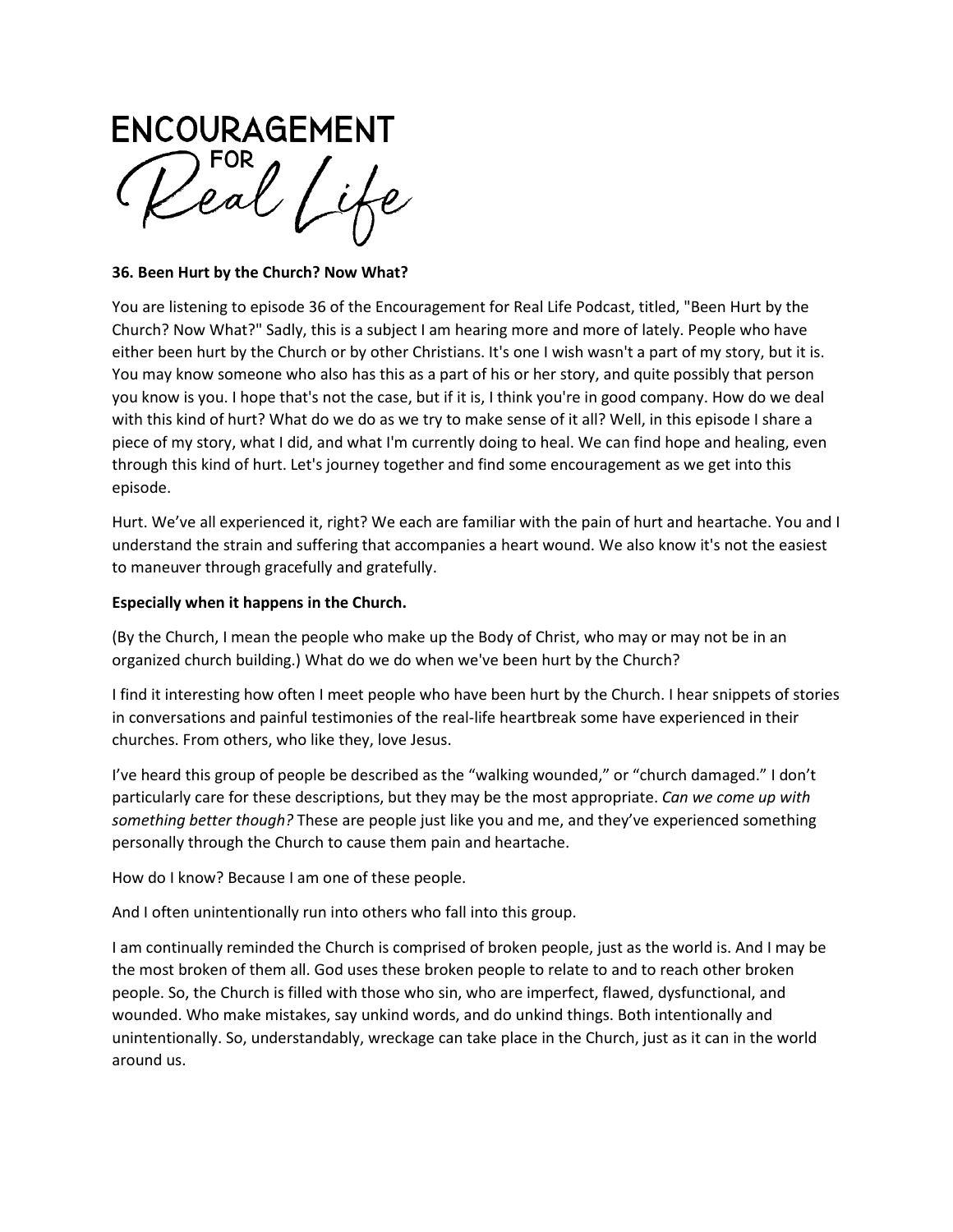But maybe we have different expectations of the Church? After all, Church should be a "safe" place, right? In a perfect world, yes, it should be. But so often, it isn't. When damage occurs from this "safe" place, deep wounds filled with pain and heartache result and oftentimes remain unresolved for a very long time.

I know how it feels to be treated as an outcast by another who loves Jesus.

I understand the pain of watching evil destroy what was once beautiful and holy.

And I get how difficult it is to walk away from an unhealthy environment that at one time encouraged you and strengthened your walk with the Lord.

#### **The day I walked away from the Church, I wasn't sure I'd ever return.**

Because the hurt was too great, and I had experienced enough.

After all, I didn't expect this. I didn't expect to experience such evil in and from the Church. I didn't expect to feel the knife from a fellow Christian stabbing me in my back. I expected it out there in the world, but in the Church? No way. And I didn't expect the pain that accompanied walking away from a church family who I once cherished so much.

Would we ever return? I doubted it. Would I ever heal? I wondered. Would the heartbreak ever go away? I didn't think so.

Three years passed. Our family still loved Jesus, but we didn't particularly care for His followers. We still worshipped Jesus and read our Bibles, but we had no desire to attend a church service ever again, let alone walk in a church building.

Until God opened a door to do so.

In looking for a new job, a friend suggested I apply for the office position at her church, saying, "You'd be great!"

You can imagine my hesitancy. "A church? I don't think so."

But for some reason, I went ahead and applied. A prior church that once met in their building was a pleasant part of my history, and if for nothing else, out of curiosity I wanted to check the building out once again. Great reason to apply for a job, right?

Well, a week later I was hired and two weeks later I found myself sitting behind the desk in the office at this church. *In a church! I was working for a church! What???*

Isn't it just like God to immerse me in the Church through a job so He could restore and revive my perspective of the Church? Understandably my guard was up, but the pastor reassured me I didn't have to attend church there to work there. But slowly over time I met some of these Church people. They weren't perfect, but they were kind. They gave me reason to believe Christians can be the respectable people I once trusted.

Our family slowly became a part of this church family as God helped us see this was our place to grow in our faith. This was a safe place to trust others again. This was the place God wanted us to be. We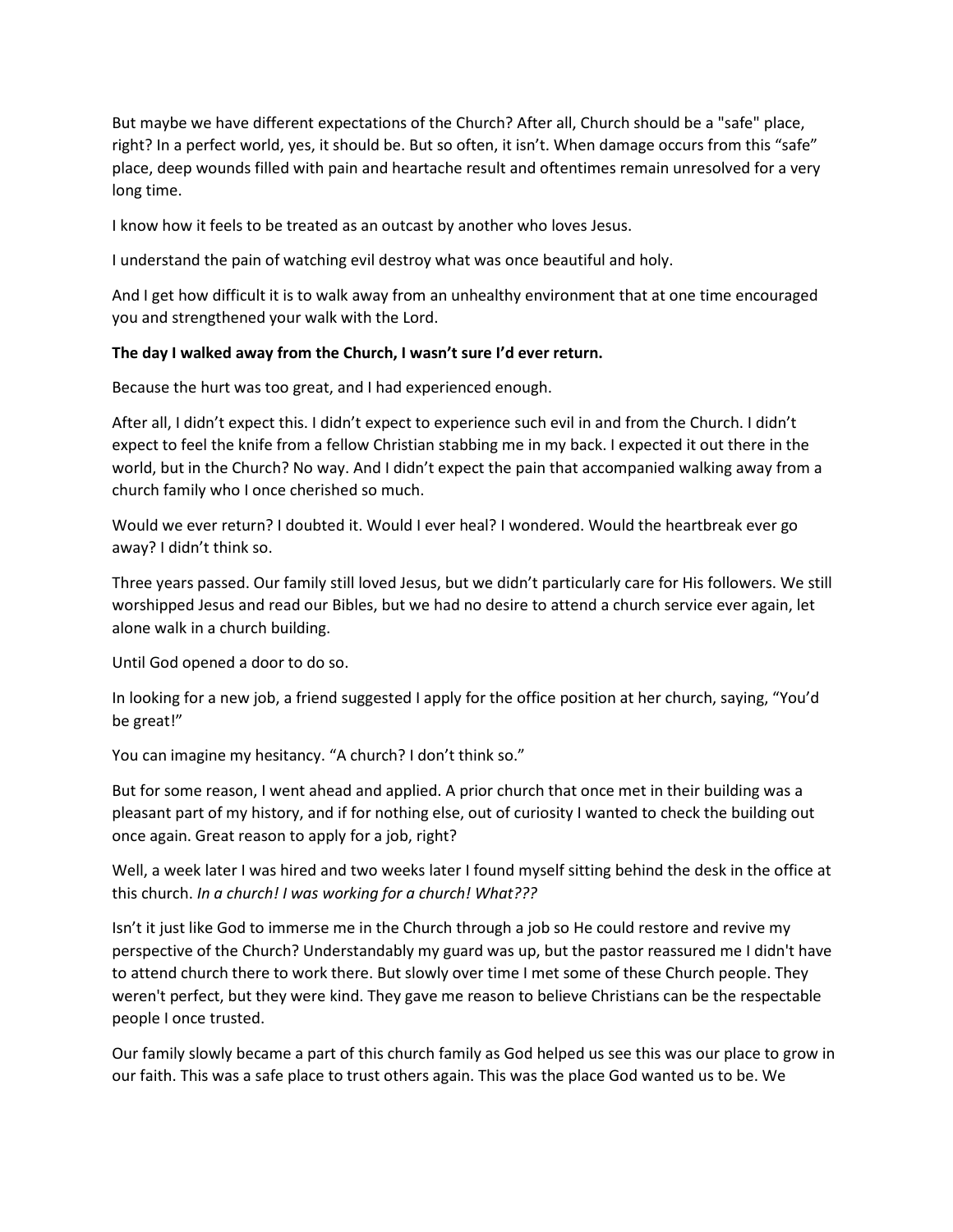eventually became members of the church. Our daughter and son-in-law were married in this church, and last year our grandson was baptized in this church.

Six years later from walking in those church doors, I'm still employed by this church. In a different role, but I'm still serving God and others through it.

### **No church is perfect, and neither is the Body of Christ.**

Christ is perfect, but His followers are not. His followers are broken, imperfect people, who are flawed and who sin. And I'm one of them. Even as much as I disagree with it, there is hurt and pain in the Church, just as there is throughout the world.

It's no wonder Church hurt happens because the Church is comprised of imperfect people. This doesn't make the hurt okay, but it may explain why it happens.

The Body of Christ, the Church, is an interconnected body. So, when one part hurts, it affects the whole body. Kind of like when you stub your toe. Your know that pain, right? It's awful. And in that moment, your whole body feels that pain. This reminds me of 1 Corinthians 12:24b-26 (Voice translation):

But God designed the body in such a way that greater significance is given to the *seemingly* insignificant part. That way there should be no division in the body; instead, all the parts mutually depend on and care for one another. If one part is suffering, then all the members suffer alongside it. If one member is honored, then all the members celebrate alongside it.

So, it's no wonder Church hurt is so painful when all the parts are connected like a human body.

# **But just as God can make wrongs right in this world, He can do it through His Church, too.**

Because God notices how we treat one another. He sees how we get along with each other. And the pain we experience from others does not go unnoticed by Him. Especially when it happens in the Church.

No wonder we find so many scripture passages about love in the Bible. If we operated out of love, more than pride, this world would be a better place. And so would the Church.

Colossians 3:12-17 in The Message translation says:

So, chosen by God for this new life of love, dress in the wardrobe God picked out for you: compassion, kindness, humility, quiet strength, discipline. Be even-tempered, content with second place, quick to forgive an offense. Forgive as quickly and completely as the Master forgave you. And regardless of what else you put on, wear love. It's your basic, all-purpose garment. Never be without it.

Let the peace of Christ keep you in tune with each other, in step with each other. None of this going off and doing your own thing. And cultivate thankfulness. Let the Word of Christ—the Message—have the run of the house. Give it plenty of room in your lives. Instruct and direct one another using good common sense. And sing, sing your hearts out to God! Let every detail in your lives—words, actions, whatever—be done in the name of the Master, Jesus, thanking God the Father every step of the way.

### **We can't control the behavior of others, but we can control our own.**

We can choose to love the way Jesus loved. And when we do, everyone wins.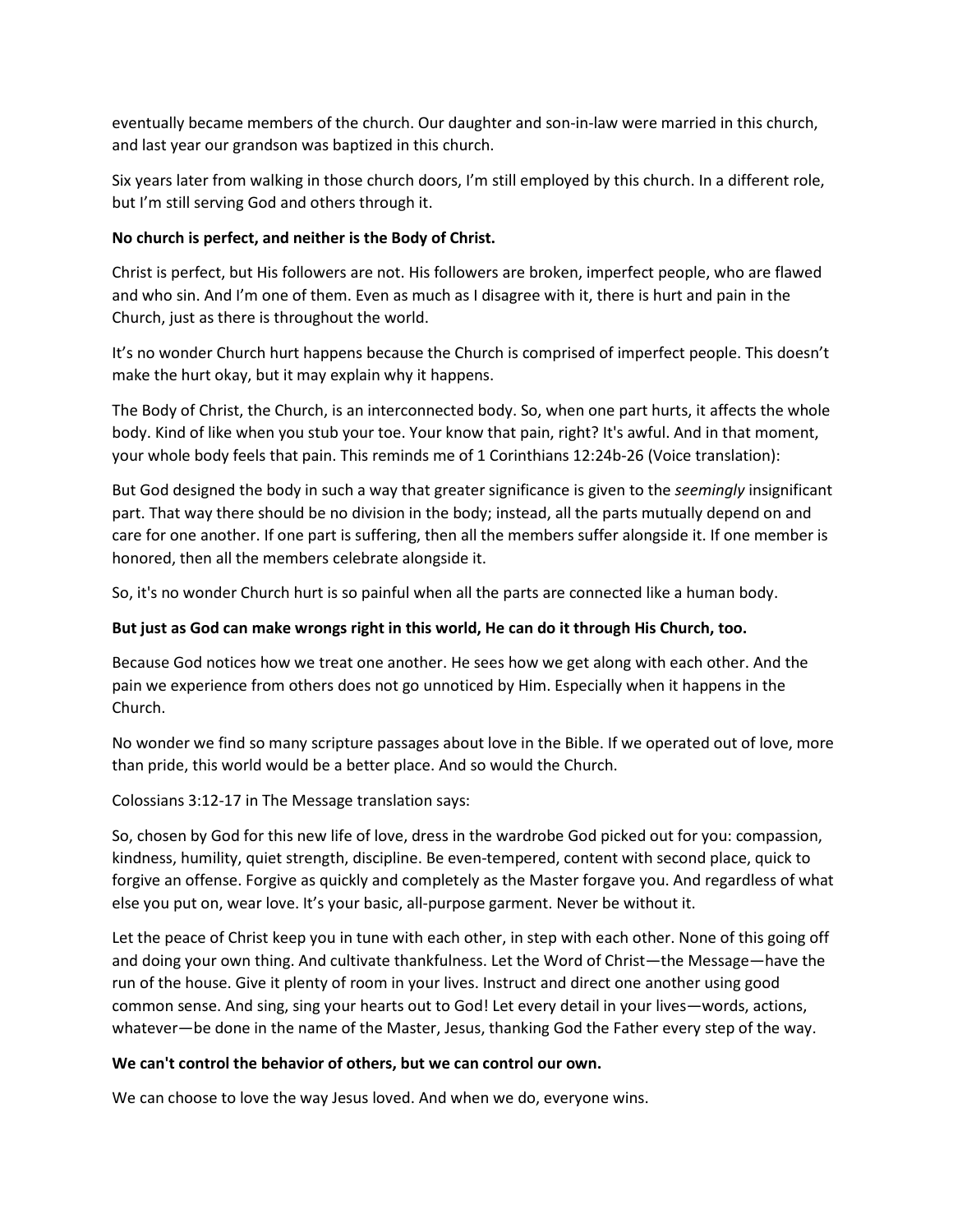I can't say I'm fully healed from my painful Church experience of years ago, but I can confidently say God continues to heal my heart a little at a time. He continues to strengthen me and to bless me through trusting Him with His Church. He's brought me farther than I ever expected Him too. God is so good, isn't He?

I realize not all Church-hurt stories end in this way. I know wonderful people who have been hurt by the Church and have not returned. And I also understand how stepping into a church for some opens deep, painful wounds all over again.

If you've been hurt by the Church, or know someone who has, may I remind you God sees, He knows, and He cares. The ways to deal with the hurt may vary, and your path may differ from mine, but His hope and strength are available to us as we trust God through the pain.

I'm not going to tell you to just suck it up and get over it. Because that's not the answer. The answer also isn't to pretend the hurt didn't happen. I invite you, even if it's a bit painful, to open up and talk to someone about your experience, about your Church hurt. As I've shared my story with the people whom I can trust, each time I do, a little more healing takes place. And I find out I'm not so alone in my experience. God uses my story to remind me that He's using it for good. He's using your story for good, too, friend.

If you need to walk away from organized church for awhile, I say it's okay to do that. But don't walk away from God. He didn't cause the hurt to happen, but if He allowed it in your life, He will use it for good. Stay close to Jesus in this season and draw near to Him daily. Give Him your emotions, your feelings, your pain, and your situation. Then watch what He will do with it.

### **We can trust God with our hurt.**

With any kind of heartache we experience. He's waiting and willing to walk through it with us. Maybe today is a good day to invite Him to do so.

# Will you pray with me?

*Father God, You are so good to us. You never leave us. You never forsake us. And no matter what we walk through, You are willing to walk through it with us. Some of us, as you know, have been hurt by the Church, the Body of Christ. Some of us have been hurt by other Christians. And some of us have been so hurt, we've walked away from organized church entirely. We give our situations and experiences to you, Lord. We give you our pain and hurt, and we ask You to use it in a way that would grow us and would glorify You. We trust You with it all. Please bring healing to us in your timing, and help us learn any lessons You would have us learn. Thank You, Father. We love You. In Jesus' name. Amen.*

I invite you over to our Encouragement for Real Life Community on Facebook. You'll find us discussing this subject all week long as we trust God in these situations. It's a wonderful space full of women like you and me. Come on over by accessing the link in the show notes.

Also, if you're local to me, we are excited to announce we are resuming our evenings of encouragement for women quarterly events with an updated name: Bring Your Own Bible and Bestie! Our first event back is schedule for May 2 in the Cedar Rapids, Iowa area. Details are on my site at the link in the show notes. I can't wait to share this evening with you!